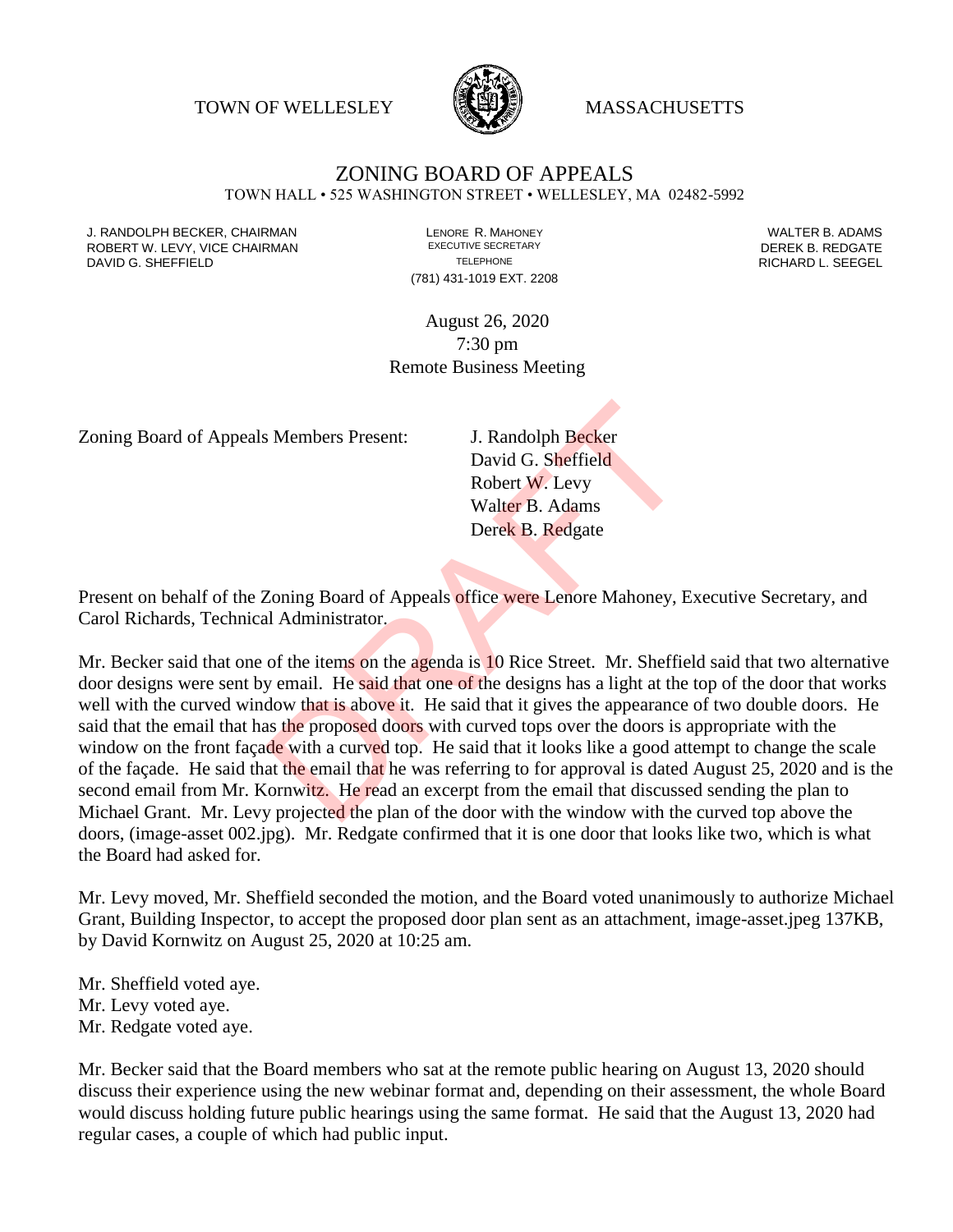Mr. Redgate said that he thought that the hearing went well. He said that having Mr. Becker quarterbacking and showing some of the visuals on the screen was key to the hearing going well. He said that the Board should continue to hold hearings to try to catch up with the caseload as soon as possible. He asked if Mr. Becker would be willing to continue running the point position.

Mr. Levy said that he thought that the hearing went well, especially by having the applicants visible on the screen and the Board members having the ability to talk with them. He said that he would have preferred to have been able to see the people who called in instead of just the audio. He said that the hearing went as well as it could and was much better than the first remote hearings.

Mr. Becker said that he would be willing to act as the assembler of the visuals for the hearings. He said that he did some screen sharing at the August  $13<sup>th</sup>$  hearing, sharing plot plans or drawings that the Board was talking about at a particular point. He said that the Board should try to catch up to where it should be as best as it can over a reasonable timeframe.

Mr. Sheffield said that the ability to look at the drawings ahead of time on the Town's website has been helpful.

Mr. Becker discussed the outstanding cases to come before the Board. He discussed setting up the next public hearing date. The Board discussed reopening of Town Hall to the public. Mr. Becker said that he would work with the Executive Secretary to come up with a schedule to handle the backlog and the new petitions for the rest of the year.

The Board discussed holding the September 22, 2020 that was scheduled for the Whole Foods parking lot project at 442-452 Washington Street as a remote hearing. Mr. Levy said that it would be fair to the applicant for the hearing to go forward as a remote hearing. He said that it will be more than one meeting. He said that the Board has not started with traffic yet and that will be one of the bigger issues. He discussed having the applicant make a presentation at one meeting and scheduling another meeting for public comment. Mr. Becker discussed having neighborhood representatives speak at the hearings. Mr. Adams discussed communication with the Engineering Department about the location of the entrance into the parking lot. He said that the neighbors are not convinced that having the driveway opposite from Atwood Street is the best place for it. outstanding cases to come before the Board. He discuss<br>Board discussed reopening of Town Hall to the public.<br>cutive Secretary to come up with a schedule to handle the<br>year.<br>ding the September 22, 2020 that was scheduled fo

The Technical Administrator discussed having a co-host for the remote public hearings. Mr. Becker said that duty can be assigned on a meeting by meeting basis. He said that it should not be one of the sitting members. Ms. Richards said that she or the Executive Secretary will follow up ahead of the hearings to schedule a co-host. She discussed enabling the chat feature on the webinar. Mr. Levy said that the feature should be left disabled so that the Open Meeting Law is not violated. Mr. Levy asked about the ability to see attendees at the remote hearings. Ms. Richard discussed how the webinar platform works. She discussed issues with the notice of public hearing postcards that are sent out prior to hearings and panelists using wrong link.

The Board discussed the advertisement for a new associate member. Mr. Levy suggested that the Board form a subcommittee to make a recommendation to the Board of Selectmen. He said that the subcommittee members would interview candidates and introduce them to the Board. Mr. Adams said that Board members who are not on the subcommittee should see the resumes so that they can express any thoughts about them. Mr. Becker said that the subcommittee would introduce the candidates to the Board and then the whole Board would make the recommendation to the Board of Selectmen. Mr. Levy suggested Mr. Becker and himself as the subcommittee members. Mr. Sheffield, Mr. Adams and Mr. Redgate agreed.

Mr. Adams discussed difficulties with identifying the link to the meeting. Ms. Richards said that the subject line on the email identified the meeting.